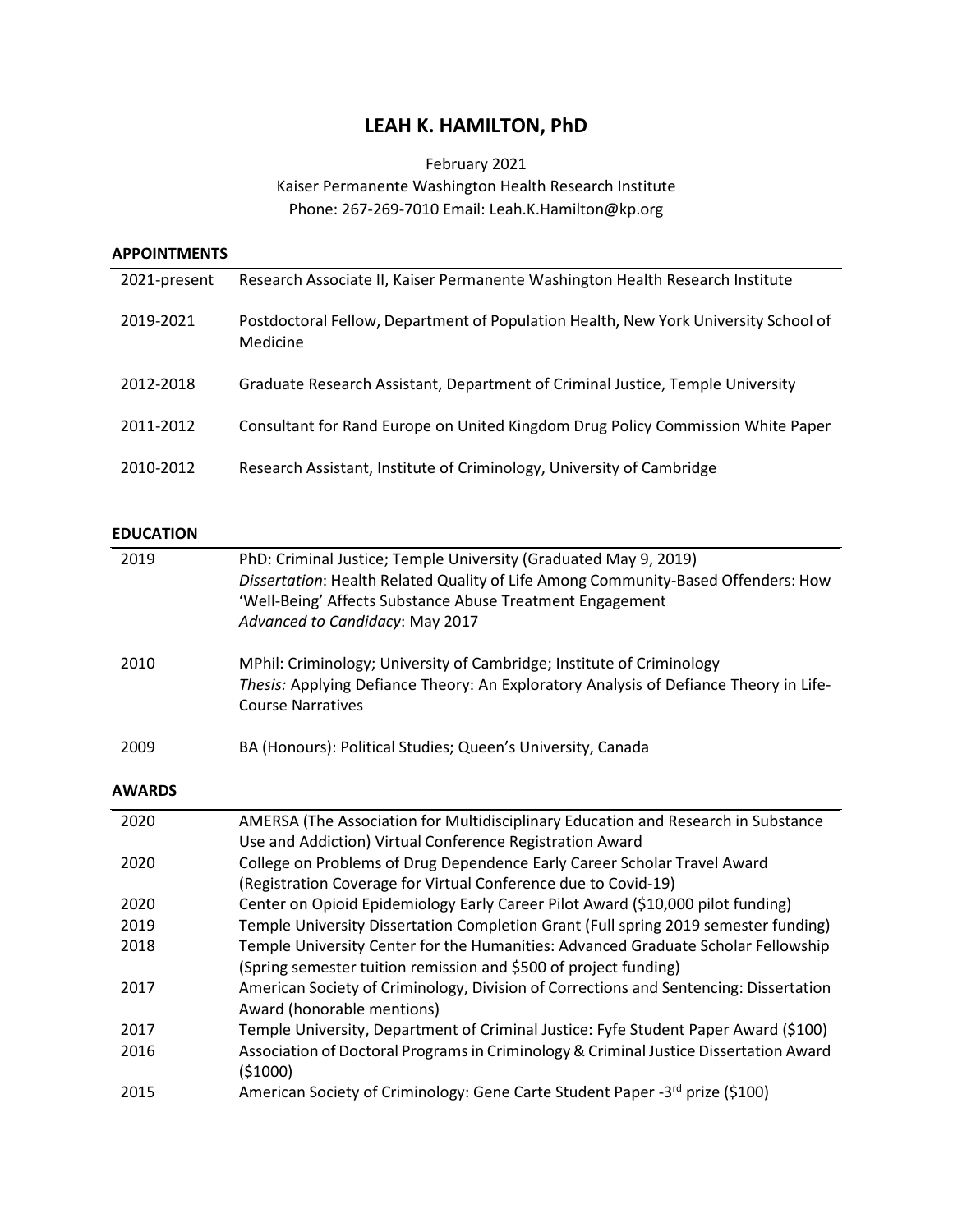| 2009 | Cambridge Commonwealth Trust Scholarship (£5000 toward tuition)     |
|------|---------------------------------------------------------------------|
| 2008 | Queen's University: Dean's Office International Scholarship (\$500) |

#### **PEER REVIEWED PUBLICATIONS**

| 2020 | Friedman, S., Krawczyk, N., Perlman, D.C., Mateu-Gelabert, P., Ompad, D.C.,<br>Hamilton, L., Nikolopoulos, G., Guarino, H., & Cerda, M. The opioid/overdose crisis<br>as a dialectics of pain, despair and one-sided struggle. Frontiers of Public Health.<br>https://doi.org/10.3389/fpubh.2020.540423                                                   |
|------|-----------------------------------------------------------------------------------------------------------------------------------------------------------------------------------------------------------------------------------------------------------------------------------------------------------------------------------------------------------|
| 2020 | Cerda, M., Krawczyk, N., Hamilton, L., Rudolph, K., Friedman, S., & Keyes, K.M. A<br>Critical Review of the Social and Behavioral Contributions to the Opioid Overdose<br>Crisis. Annual Review of Public Health [Epub 2020 Nov 30]. doi: 10.1146/annurev-<br>publhealth-090419-102727.                                                                   |
| 2020 | Moore, S. Saunders, E.C., Hichborn, E., McLeman, B., Meier, A., Nesin, N., Farkas, S.,<br>Hamilton, L., Marsch, L.A. & McNeely, J. Early implementation of screening for<br>substance use in rural primary care: A rapid analytic study Substance Abuse [Epub<br>2020 Dec 2]. doi: 10.1080/08897077.2020.1827125.                                         |
| 2020 | Welsh, W., Dembo, R., Lehman, W., Bartkowski, J., Hamilton, L., Leukefeld, C. &<br>Wiley, T. Critical Factors Influencing Interorganizational Relationships Between<br>Juvenile Probation and Behavioral Health Agencies Administration and Policy in<br>Mental Health and Mental Health Services Research.<br>https://doi.org/10.1007/s10488-020-01066-7 |
| 2019 | Hamilton, L. & Belenko, S. (2019). Substance Use Disorder Treatment in the Reentry<br>Environment: Service Receipt and Prisoner Community Reintegration. Criminal<br>Justice and Behavior. https://doi.org/10.1177/0093854819846528                                                                                                                       |
| 2017 | Link, N.W. & Hamilton, L. (2017). The Reciprocal Lagged Effects of Substance Use<br>and Recidivism in a Prisoner Reentry Context. Health and Justice, 5, 8. DOI:<br>10.1186/s40352-017-0053-2.                                                                                                                                                            |
| 2017 | Belenko, S., Visher, C.A., Pearson, F.S., Pich, M. O'Connell, D.J., Dembo, R., Frisman,<br>L., Hamilton, L., & Willett, J. (2017). Efficacy of structured organizational change<br>intervention on HIV testing in correctional facilities. AIDS Education and Prevention<br>29(3), 241-255. DOI: 10,1521/aeap.2017.29.3.241.                              |
| 2016 | Monico, L., Mitchell, S., Welsh, W., Link, N., Hamilton, L., Redden, S.M., Schwartz, R.,<br>& Friedmann, P. (2016). Developing effective interorganizational relationships<br>between community corrections and community treatment providers. Journal of<br>Offender Rehabilitation, 55(7), 484-501.                                                     |
| 2016 | Hamilton, L. & Belenko, S. (2016). Effects of pre-release services on access to<br>behavioral health treatment after release from prison. Justice Quarterly, 33(6), 1080-<br>1102.                                                                                                                                                                        |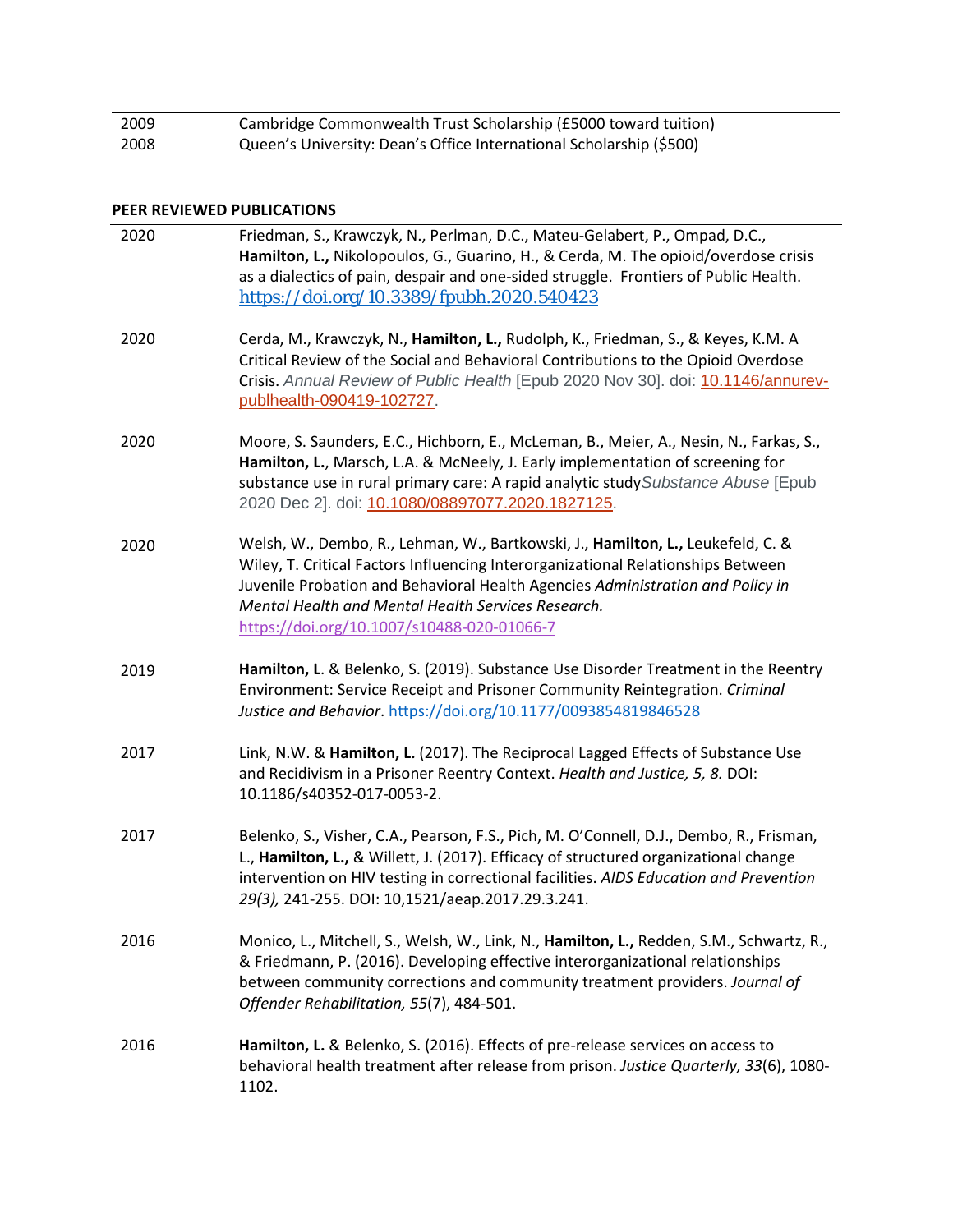| 2016 | Welsh, W., Prendergast, M., Knight, K., Knudsen, H., Monico, L., Gray, J., Abdel-<br>Salam, S., Redden, S.M., Link, N., Hamilton, L., Shafer, M. & Friedmann, P. (2016).<br>Correlates of interorganizational service coordination in community corrections.<br>Criminal Justice and Behavior, 43(4), 483-505. |
|------|----------------------------------------------------------------------------------------------------------------------------------------------------------------------------------------------------------------------------------------------------------------------------------------------------------------|
| 2015 | Hamilton, L. Koehler, J.A., & Lösel, F. (2015). Treatment programmes for substance<br>abusing offenders in Europe: A survey of routine practice. European Journal of<br>Criminal Policy and Research, 21(3), 327-384.                                                                                          |
| 2013 | Koehler, J.A., Hamilton, L. & Lösel, F. (2013) Correctional treatment programmes for<br>young offenders in Europe: A survey of routine practice. European Journal of<br>Criminal Policy and Research, 19(4), 387-400.                                                                                          |
| 2013 | Belenko, S., Hiller, M., & Hamilton, L. (2013). Treating substance use disorders in the<br>criminal justice system. Current Psychiatry Reports, 15, 414-425.                                                                                                                                                   |
| 2013 | Hamilton, L., Koehler, J.A. & Lösel, F.A. (2013). Domestic violence perpetrator<br>programs in Europe, part I: A survey of current practice. International Journal of<br>Offender Therapy and Comparative Criminology, 57(10), 1189-1205.                                                                      |

#### **PAPERS UNDER REVIEW**

| <b>Under Review</b> | Hamilton, L. Examining Health Related Quality of Life of People in Substance Use<br>Disorder Treatment While Under Community-Based Correctional Supervision. Under<br>review at Substance Abuse. |
|---------------------|--------------------------------------------------------------------------------------------------------------------------------------------------------------------------------------------------|
|                     |                                                                                                                                                                                                  |
| <b>Under Review</b> | McNeely J, Adam A, Rotrosen J, Wakeman S, Wilens T, Kannry J, Rosenthal RN,                                                                                                                      |
|                     | Wahle A, Pitts S, Farkas S, Rosa C, Peccoralo L, Waite E, Vega A, Kent J, Craven CK,                                                                                                             |
|                     | Kaminski T, Firmin E, Isenberg B, Harris M, Kushniruk A, Hamilton L. Variation in                                                                                                                |
|                     | alcohol and drug screening outcomes with commonly used screening approaches in                                                                                                                   |
|                     | primary care. Under review at JAMA Open.                                                                                                                                                         |
|                     |                                                                                                                                                                                                  |
| <b>Under Review</b> | Hamilton, L., Davis, C., Kravitz-Wirtz, N., Ponicki, W. & Cerda, M. Good Samaritan                                                                                                               |
|                     | laws and overdose mortality in the United States in the fentanyl era. Under review at                                                                                                            |
|                     | International Journal of Drug Policy.                                                                                                                                                            |
| <b>Under Review</b> | Friedman, S.M. Williams, L.D., Guarino, H., Mateu-Gelabert, P., Krawczyk, N.,                                                                                                                    |
|                     | Hamilton, L., Walters, S., Ezell, J.M, Khan, M., Di Iorio, J., Yang, L., Earnshaw, V. The                                                                                                        |
|                     | stigma system: How sociopolitical domination, scapegoating and stigma shape public                                                                                                               |
|                     |                                                                                                                                                                                                  |
|                     | health. Under review at Journal of Community Psychology.                                                                                                                                         |

#### **COMMISSIONED REPORTS**

| 2016 | Molle, C., Hamilton, L., Moy, S., & Zibalese-Crawford, M. (2016). Pennsylvania<br>Office of Income Maintenance: Staff Development Assessment, Final Report.<br>Temple University: Center for Social Policy and Community Development.                                                        |
|------|----------------------------------------------------------------------------------------------------------------------------------------------------------------------------------------------------------------------------------------------------------------------------------------------|
| 2013 | Hamilton L., Rubin J, & Singleton, N. (2013) Characteristics of good governance for<br>drug policy: findings from an expert consultation. United Kingdom Drug Policy<br>Commission. Access here: http://www.ukdpc.org.uk/publication/characteristics-of-<br>good-governance-for-drug-policy/ |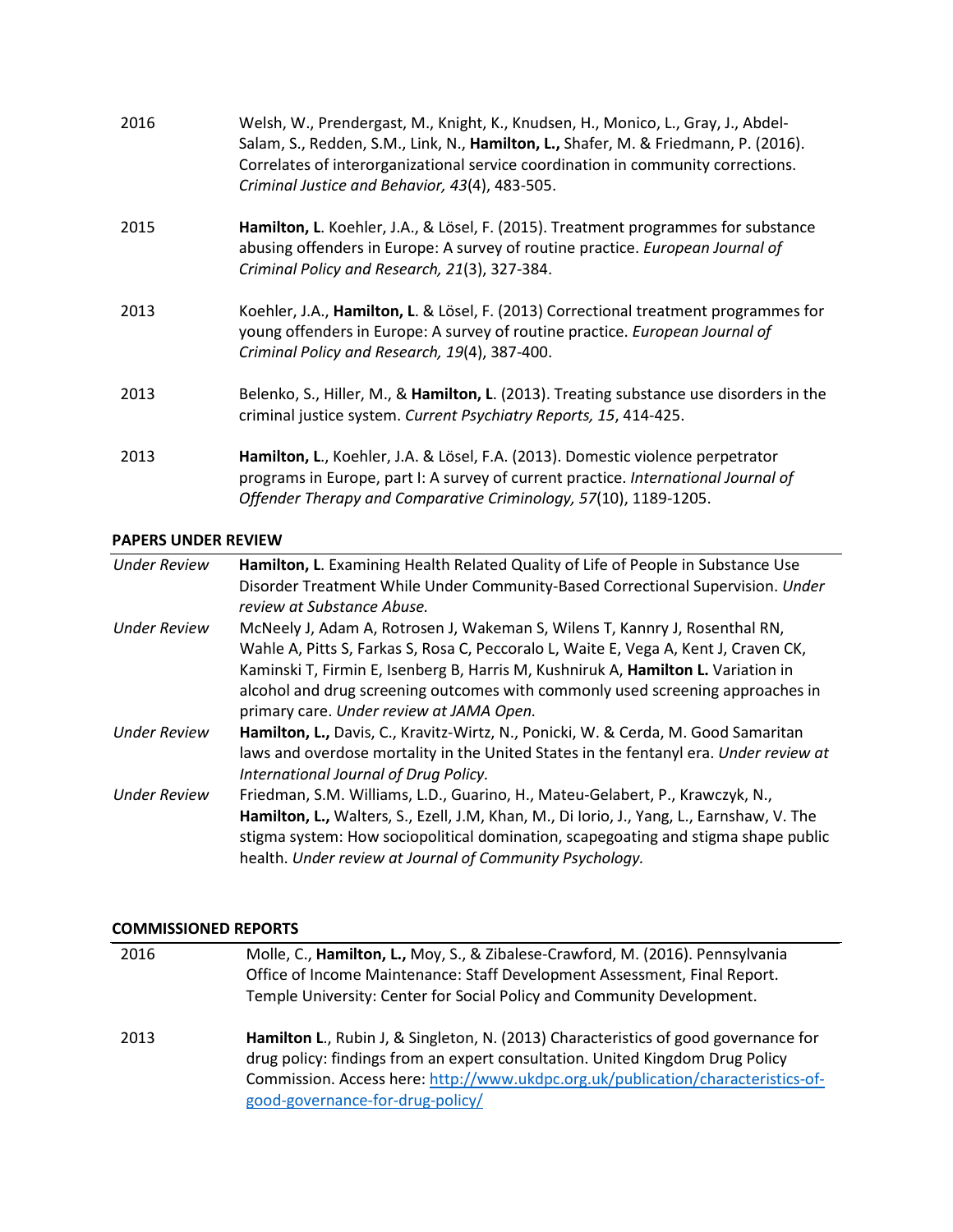2011 Lösel F.A., Koehler J.A., **Hamilton L**., Humphreys D.K., & Akoensi T.D. (2011) *Strengthening Transnational Approaches to Reducing Reoffending: Final Report. Access here: [http://www.cep-probation.org/default.asp?page\\_id=148.](http://www.cep-probation.org/default.asp?page_id=148)* Also translated into Bulgarian, French, and Hungarian.

#### **PRESENTATIONS AND POSTERS**

| 2020* | Hamilton, L. Appleton, N., Wakeman, S., Wilens, T., Kannry, J., Rosenthal, R.N.,        |
|-------|-----------------------------------------------------------------------------------------|
|       | Goldfeld, K., Adam, A., Farkas, S., Rosa, C., Rotrosen, J.,1 and McNeely, J. Primary    |
|       | care medical staff attitudes toward substance use: Results of the Substance Abuse       |
|       | Attitudes Survey. To be presented virtually at AMERSA. .* Winner of AMERSA virtual      |
|       | registration award                                                                      |
| 2020* | Hamilton, L. Wakeman, S., Wilens, T., Kannry, J., Rosenthal, R.N., Goldfeld, K., Adam,  |
|       | A., Appleton, N., Farkas, S., Rosa, C., Rotrosen, J., and McNeely, J. Patient attitudes |
|       | toward substance use screening and discussion in primary care. To be presented          |
|       | virtually at AMERSA, 2020.* Winner of AMERSA virtual registration award                 |
| 2020* | Hamilton, L. Wakeman, S., Wilens, T., Kannry, J., Rosenthal, R.N., Goldfeld, K., Adam,  |
|       | A., Appleton, N., Farkas, S., Rosa, C., Rotrosen, J., and McNeely, J. Patient attitudes |
|       | toward substance use screening and discussion in primary care. Presented virtually      |
|       | at CPDD, 2020.* Winner of early career scholar travel award                             |
| 2020  | Hamilton, L,,Davis, C.S. Ponicki, W.R., Kravitz-Wirtz, N. Cerda, M. Measuring the       |
|       | Impact of State-Level Good Samaritan Laws on Fatal Opioid Overdoses. Accepted for       |
|       | the now cancelled American Society of Criminology Conference, Washington, DC            |
| 2020  | Hamilton, L,,Davis, C.S. Ponicki, W.R., Kravitz-Wirtz, N. Cerda, M. Measuring the       |
|       | Impact of State-Level Good Samaritan Laws on Fatal Opioid Overdoses. Accepted for       |
|       | the now cancelled International Society for the Study of Drug Policy Aquacalientes,     |
|       | Mexico                                                                                  |
| 2019  | Hamilton, L. Health and substance use treatment engagement among community-             |
|       | based offenders. Presented at American Society of Criminology Annual Meeting, San       |
|       | Francisco.                                                                              |
| 2019  | Hamilton, L. Health and substance use treatment engagement among community-             |
|       | based offenders. Presented at Addiction Health Services Research Conference, Park       |
|       | City, Utah                                                                              |
| 2018  | Hamilton, L., Johnson, I., Belenko, S., Welsh, W., Weiland, D. & Wood, J. JJ-TRIALS     |
|       | Impact on Delivery of Substance Use Services for Youth                                  |
|       | on Probation. Presented at the American Criminal Justice Society Conference, New        |
|       | Orleans.                                                                                |
| 2017  | Hamilton, L. & Belenko, S. Health-Related Quality of Life on Community                  |
|       | Supervision: A Health-Status Portrait of Community-Based                                |
|       | Offenders with Substance Use Disorders. Presented at the American Society of            |
|       | Criminology Annual Meeting, Philadelphia.                                               |
| 2016  | Hamilton, L. & Belenko, S. Substance Abuse Treatment in a Reentry Environment.          |
|       | Presented at the American Society of Criminology Annual Meeting, New Orleans.           |
| 2015  | Hamilton, L. & Link, N. The Reciprocal Lagged Effects of Substance Use and Crime        |
|       | after Prison. Presented at the American Society of Criminology Annual Meeting,          |
|       | Washington, DC.                                                                         |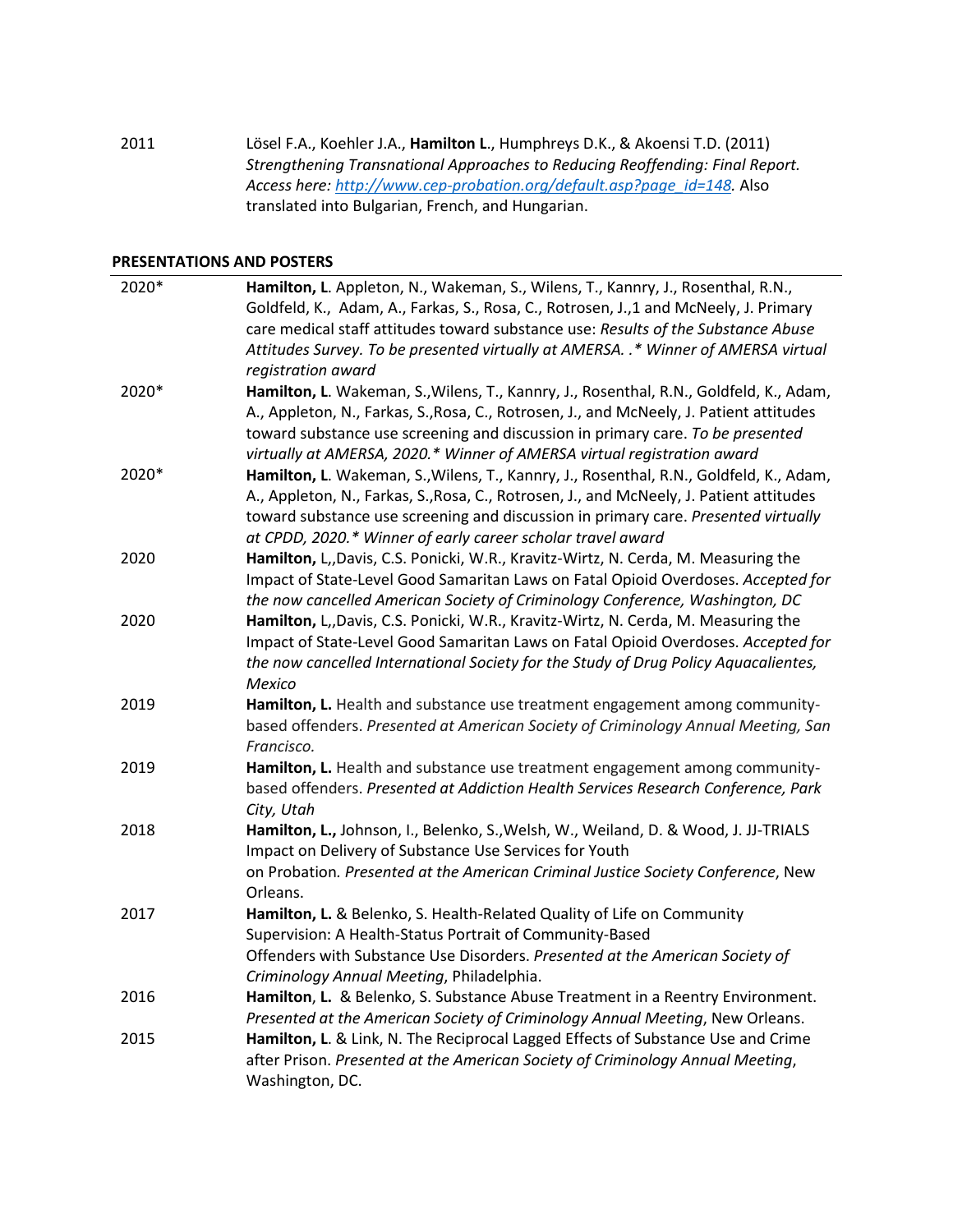| 2015 | Belenko, S., Hamilton, L., Johnson, I. & Dembo, R. Linking Community Behavioural<br>Health Services to Juvenile Probation Agencies: Challenges and Opportunities.<br>Presented at the International Academy of Law and Health Conference, Vienna<br>2015.                     |
|------|-------------------------------------------------------------------------------------------------------------------------------------------------------------------------------------------------------------------------------------------------------------------------------|
| 2015 | Monico, L., Mitchell, S., Schwartz, R.P., Gordon, M., Link, N., Redden, S., Hamilton,<br>L., Welsh, W., Friedman, P. Developing Effective Relationships between Community<br>Corrections and Community Treatment Agencies. Presented at the Addiction Health                  |
| 2014 | Services Research Conference, Marina del Ray, CA.<br>Hamilton, L. & Belenko, S. Reentry Service Provision and the Receipt of Substance<br>Abuse Treatment Post-Release. Presented at American Society of Criminology<br>Annual Meeting, San Francisco.                        |
| 2014 | Link, N. & Hamilton, L. A Longitudinal Look at the Drug/Crime Nexus.<br>Symposium on Substance Abuse in the 21st Century: Showcasing Temple University<br>Research, Poster presentation.                                                                                      |
| 2013 | Hamilton, L. & Belenko, S. Evaluating and Improving Treatment Accessibility for<br>Parolees with Co-morbid Disorders. Presented at the American Society of<br>Criminology Annual Meeting, Atlanta.                                                                            |
| 2012 | Hamilton L., Koehler J.A. & Lösel, F.A. A survey of young offender rehabilitation<br>programs in Europe. Presented at the American Society of Criminology Annual<br>Meeting, Chicago.                                                                                         |
| 2011 | Hamilton, L. Can prisoner compliance and resistance be conceived of as a<br>continuous variable? Presented at the American Society of Criminology Annual<br>Meeting, Washington, DC.                                                                                          |
| 2011 | Hamilton L., Koehler J.A. & Lösel, F.A. What works in reducing reoffending in<br>Europe: Moving from current to best practice: A Europe-wide evaluation of<br>rehabilitation programming. Presented at the American Society of Criminology<br>Annual Meeting, Washington, DC. |
| 2011 | Hamilton L., Koehler J.A & Lösel, F.A. (2011) Current Practice in Reducing<br>Reoffending: an EU wide survey of reoffending programs. STARR Project Final<br>Conference, Sofia, Bulgaria.                                                                                     |
| 2011 | Hamilton L. Plenary Speech entitled, The Value of Comparative Criminology: The<br>STARR Project. Anglia Ruskin Comparative Criminology Student Conference,<br>Cambridge, UK.                                                                                                  |

#### **TEACHING EXPERIENCE**

| Courses Taught |                                                                                                                                                                                                                                                                                                                                                                                                                    |
|----------------|--------------------------------------------------------------------------------------------------------------------------------------------------------------------------------------------------------------------------------------------------------------------------------------------------------------------------------------------------------------------------------------------------------------------|
| 2018           | <b>Drugs, Crime and Justice</b> (Temple University): This is was 3 <sup>rd</sup> year criminal justice<br>elective course. As a part of this class I taught students about drugs and crime from<br>an integrated public health and criminal justice perspective, covering<br>pharmacological effects of licit and illicit substances, US drug law, the drug crime<br>connection, and challenges in US drug policy. |
| 2016           | <b>Youth and Crime</b> (Temple University): This was a $4th$ year honors criminal justice<br>elective course. As a part of this class, I taught about the structure of the US<br>juvenile justice system, theories of youth offending, key challenges in youth<br>offending and effective programming to reduce youth crime and reoffending.                                                                       |